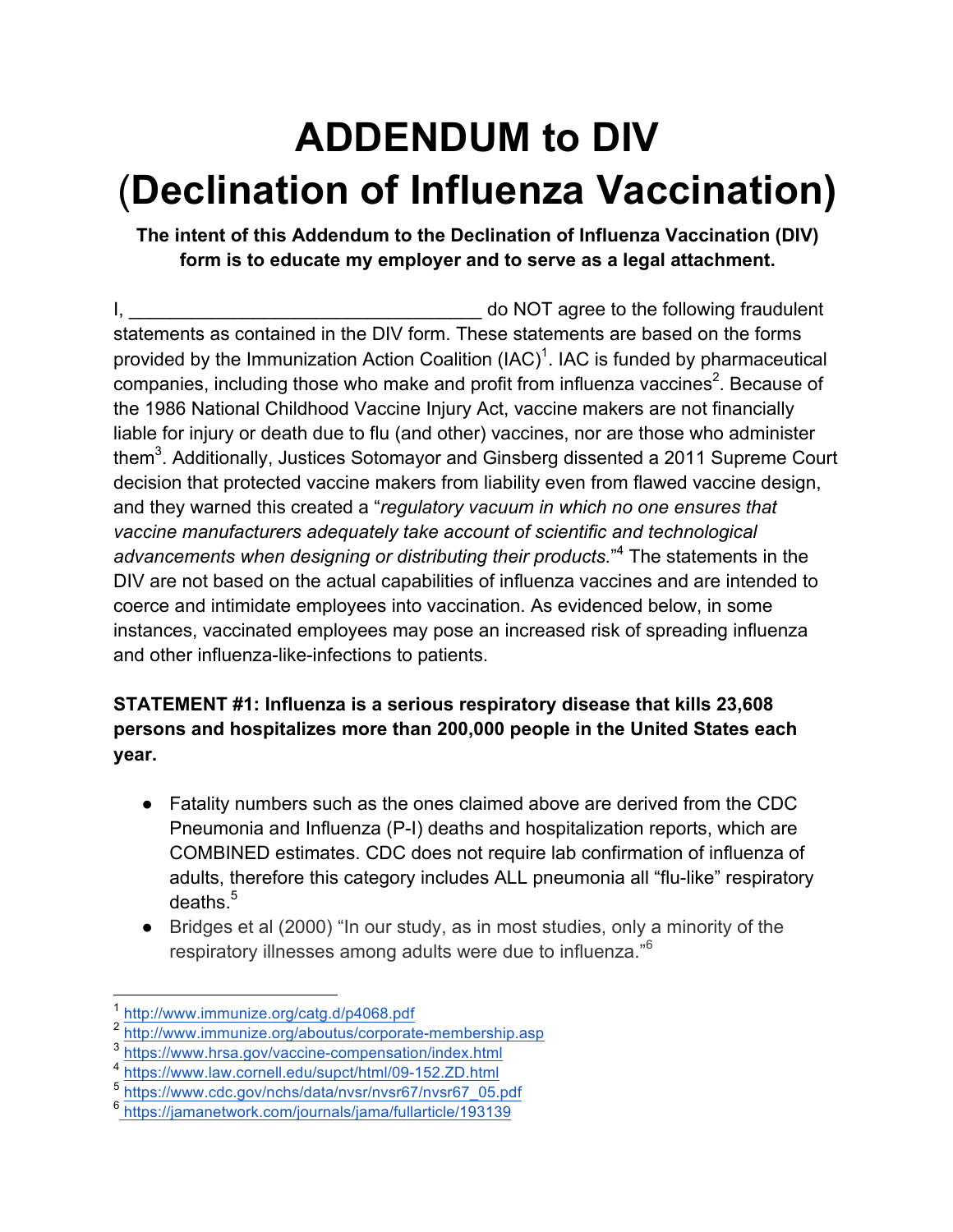● Pediatric deaths are required to be lab confirmed and carefully tracked. In the 2017-18 flu season, there were 180 deaths. More than half were in those with underlying health conditions, and more than half had bacterial co-infections.<sup>7</sup>

Addendum to Vaccine Declination Forms

- In WA State in 2016 per WA DOH, there were a total of 276 deaths. 45% (126) had gotten a flu vaccine, 23% (63) had not, 31% (88) had unknown vaccination status. 96% (266) had pre-existing conditions, and (88%) 242 were over age 65. $^8$
- National fatality numbers includes upper respiratory infections *possibly caused by influenza vaccination*, as evidenced by:
	- Cowling et al (2012) "TIV recipients had an increased risk of virologicallyconfirmed non-influenza infections (**relative risk: 4.40**; 95% confidence interval: 1.31-14.8). Being protected against influenza, TIV recipients may lack temporary non-specific immunity that protected against other respiratory viruses."9
	- Dierig et al (2013) "Adeno- and rhinoviruses were the most common viruses causing ILI. Swabs taken by parents are an effective method for sample collection. Influenza-like illness was more common in children vaccinated against influenza in this observational study, but prior healthseeking behaviour may have contributed to this difference."<sup>10</sup>
- Data is unreliable. From the Cochrane ARI group: "However there is no reliable system to monitor and quantify the epidemiology and impact of ILI [Influenza Like Illness], the syndrome that presents clinically. Few states produce reliable data on the number of physician contacts or hospitalised cases due to ILI, and none tie these data to the proportion of ILI caused by influenza. We do not know for certain what the impact of ILI is, nor the impact of the proportion of ILI caused by influenza. Prospective studies apportioning positivity to the scores of viruses probably causing ILI are rare, as interest is focused on influenza. The standard quoted figure of 36,000 yearly deaths in the US is based on the "respiratory and circulatory deaths" category including all types of pneumonia, including secondary to meconium ingestion or bacterial causes. More recently, the US Centers for Disease Control and Prevention (CDC) have proposed estimates of impact ranging between 3,000 and 49,000 yearly deaths. When actual death certificates are tallied, influenza deaths on average are little more than 1,000 yearly. So, the actual threat is unknown (but likely to be small) and so is the estimation of the impact of vaccination".<sup>11</sup>

https://gis.cdc.gov/GRASP/Fluview/PedFluDeath.html

https://www.doh.wa.gov/Portals/1/Documents/5100/420-100-FluUpdateSeason2017.pdf

<sup>9</sup> https://www.ncbi.nlm.nih.gov/pmc/articles/PMC3404712/

<sup>10</sup> https://www.ncbi.nlm.nih.gov/pmc/articles/PMC4181477/pdf/irv0008-0293.pdf

<sup>11</sup>https://community.cochrane.org/news/why-have-three-long-running-cochrane-reviews-influenzavaccines-been-stabilised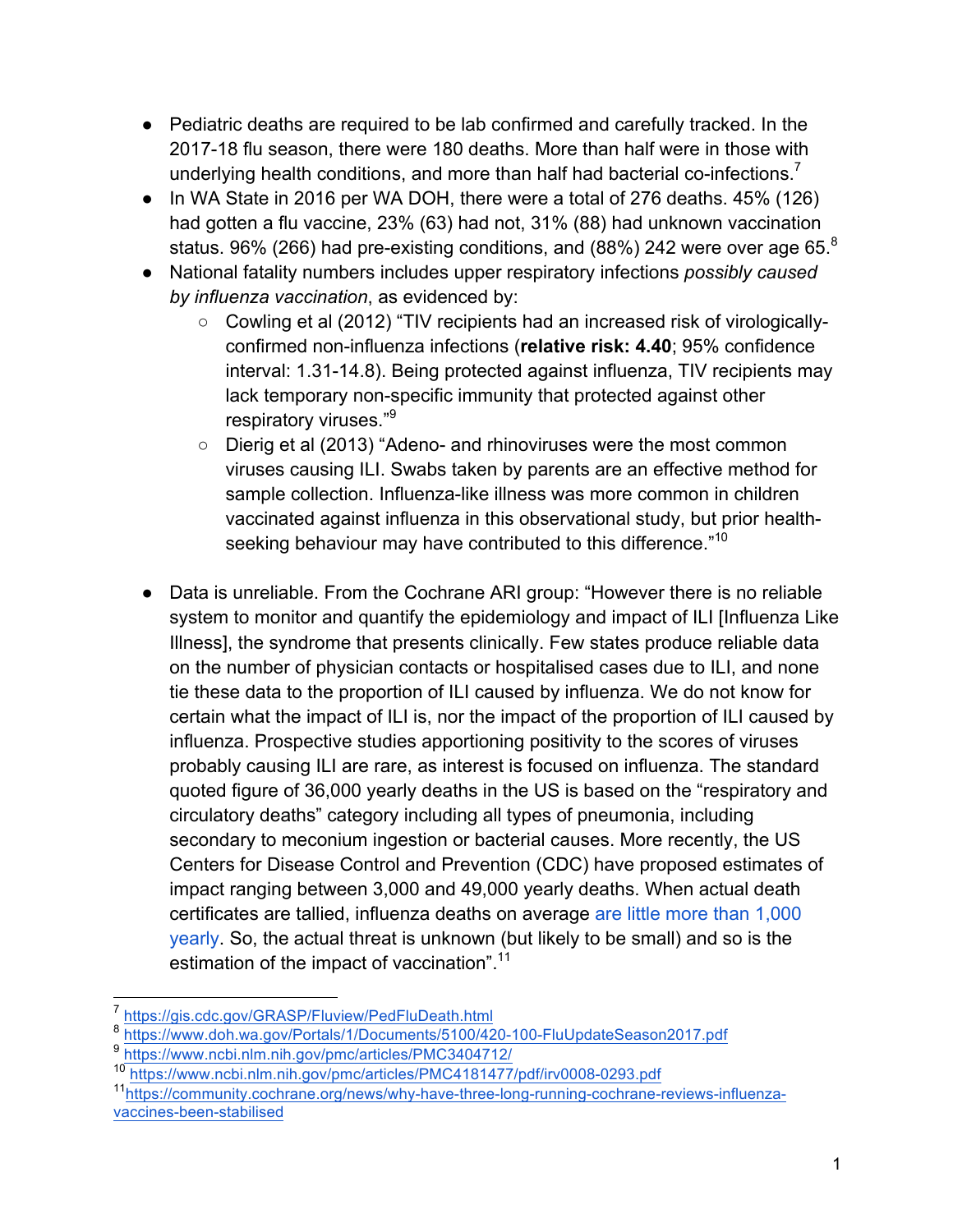#### **STATEMENT #2: Influenza vaccination is recommended for me and all other healthcare workers to protect this facility's patients from influenza, its complications, and death.**

Addendum to Vaccine Declination Forms

- Ohmit et al (2013) ". . . no evidence that vaccination prevented household transmission once influenza was introduced."<sup>12</sup>
- The 2016 Cochrane Review concluded that "[o]ffering influenza vaccination to HCWs [healthcare workers] based in long term care homes may have little or no effect on the number of residents who develop laboratory-proven influenza compared with those living in care homes where no vaccination is offered."
- Cox et al (2004) "The absence of immune response [to vaccination] in the nasal mucosa may indicate a lack of appropriate local influenza virus stimulation. An apparent drawback to traditional parenteral [i.e., intramuscular] vaccines is that they induce a weak and short-lived local mucosal immune response."<sup>13</sup>

#### **STATEMENT #3: If I contract influenza, I can shed the virus for 24-48 hours before influenza symptoms appear. My shedding the virus can spread influenza to patients in this facility.**

● Yan et al (2017) Vaccinated individuals may shed much more. "We observed 6.3 (95% CI 1.9–21.5) times more aerosol shedding among cases with vaccination in the current and previous season compared with having no vaccination in those two seasons "14

### **STATEMENT #4: If I become infected with influenza, even if symptoms ARE absent, minimal or resemble a cold, I can spread severe illness to others.**

● The same is true for vaccinated individuals. In fact, because there is a chance vaccination will minimize symptoms without reducing mucosal infection, an infected vaccinated person is more likely to go to work, not knowing they are contagious. See #2 and #3.

#### **STATEMENT #5: I understand that the strains of virus that cause influenza infection change almost every year which is why a different influenza vaccine is recommended each year.**

● Skowronski et al (2010) Seasonal flu vaccination may increase risk of acquiring pandemic flu: "In late spring 2009, concern was raised in Canada that prior vaccination with the 2008–09 trivalent inactivated influenza vaccine (TIV) was

 <sup>12</sup> http://europepmc.org/articles/PMC3693492

<sup>13</sup> https://onlinelibrary.wiley.com/doi/full/10.1111/j.0300-9475.2004.01382.x

<sup>14</sup> http://www.pnas.org/content/early/2018/01/17/1716561115.full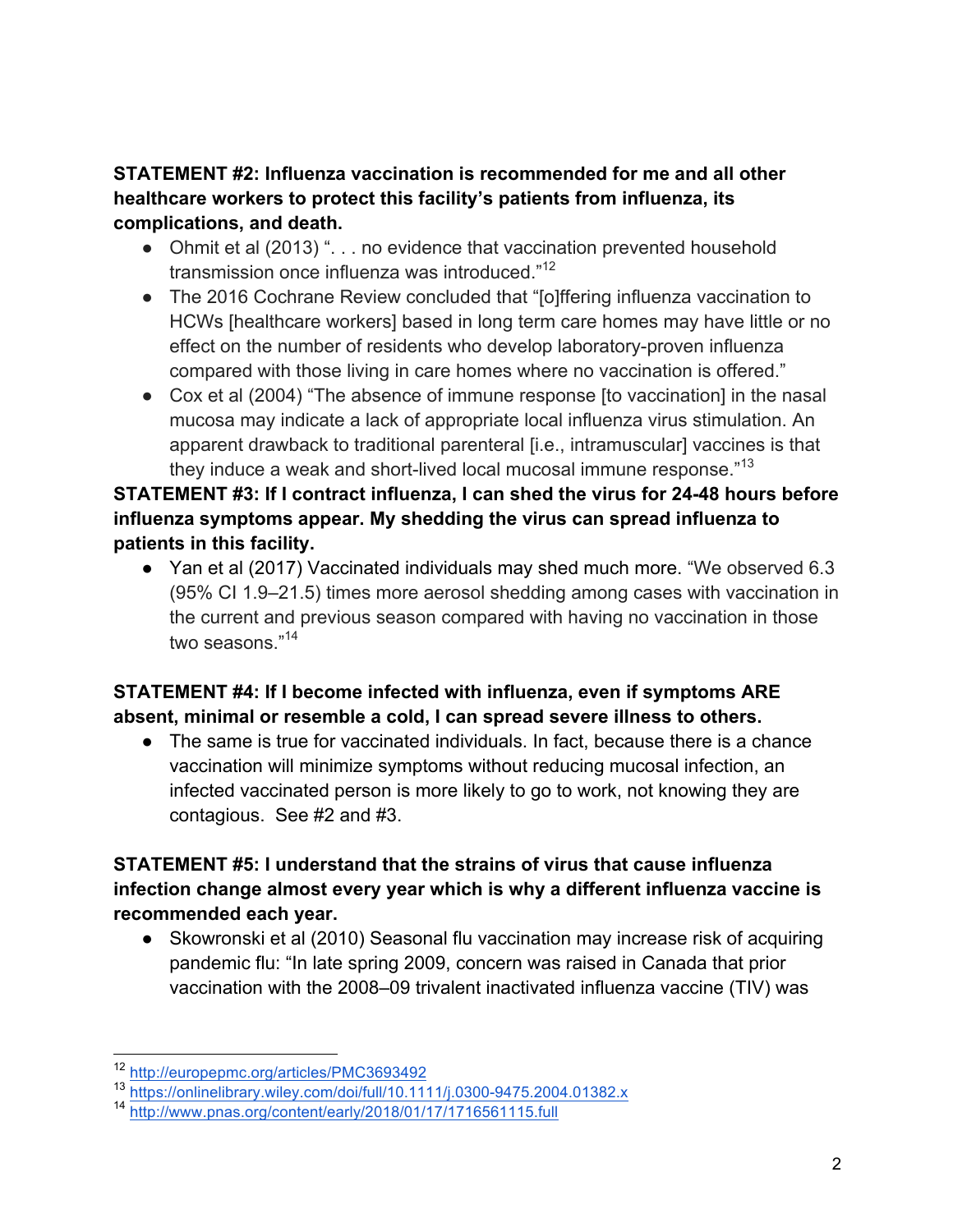associated with increased risk of pandemic influenza A (H1N1) (pH1N1) illness."15

Addendum to Vaccine Declination Forms

#### **STATEMENT #6: I understand that I cannot get influenza from the influenza vaccine.**

- The literal statement may be true, but the implied meaning is not. The shot is not a live vaccine so cannot infect me with a replicating virus, but because vaccination weakens my immune system for about two weeks, the vaccine increases my risk of succumbing to an infection, including with any influenza I was or will be exposed to, or from either an adverse reaction to the shot. See #1
- Talaat et al (2017) **Rapid changes in serum cytokines and chemokines in response to inactivated influenza vaccination.** "Serum cytokines changed rapidly following TIV and generally peaked at 24 hours. Trivalent influenza vaccine induced reductions in IL 8 occurred later (44 hours) and were sustained for 2 weeks. An outlier response coincided with the only moderate side effects to the vaccine. These data suggest that early cytokine/chemokine responses may provide additional insight into the pathogenesis of adverse events and immune reactivity to vaccination."<sup>16</sup>
- $\bullet$  Influenza vaccination injuries listed on the Federal Table of Vaccine Injuries<sup>17</sup>. entitled to compensation under the Vaccine Injury Compensation Fund (see table for full list and descriptions):
	- Anaphylaxis
	- Shoulder Injury Related to Vaccine Administration
	- Vasovagal syncope
	- Guillain-Barré Syndrome
	- Any acute complication or sequela, including death, of the illness, disability, injury, or condition listed.
	- *Encephalopathy.* A vaccine recipient shall be considered to have suffered an encephalopathy if an injury meeting the description below of an acute encephalopathy occurs within the applicable time period and results in a chronic encephalopathy.
	- *Acute encephalopathy.* (A) For children less than 18 months of age who present:
		- (1) Without a seizure, an acute encephalopathy is indicated by a significantly decreased level of consciousness that lasts at least 24 hours.

 <sup>15</sup> https://www.ncbi.nlm.nih.gov/pmc/articles/PMC2850386/

<sup>16</sup> https://onlinelibrary.wiley.com/doi/full/10.1111/irv.12509

<sup>17</sup> https://www.hrsa.gov/sites/default/files/vaccinecompensation/vaccineinjurytable.pdf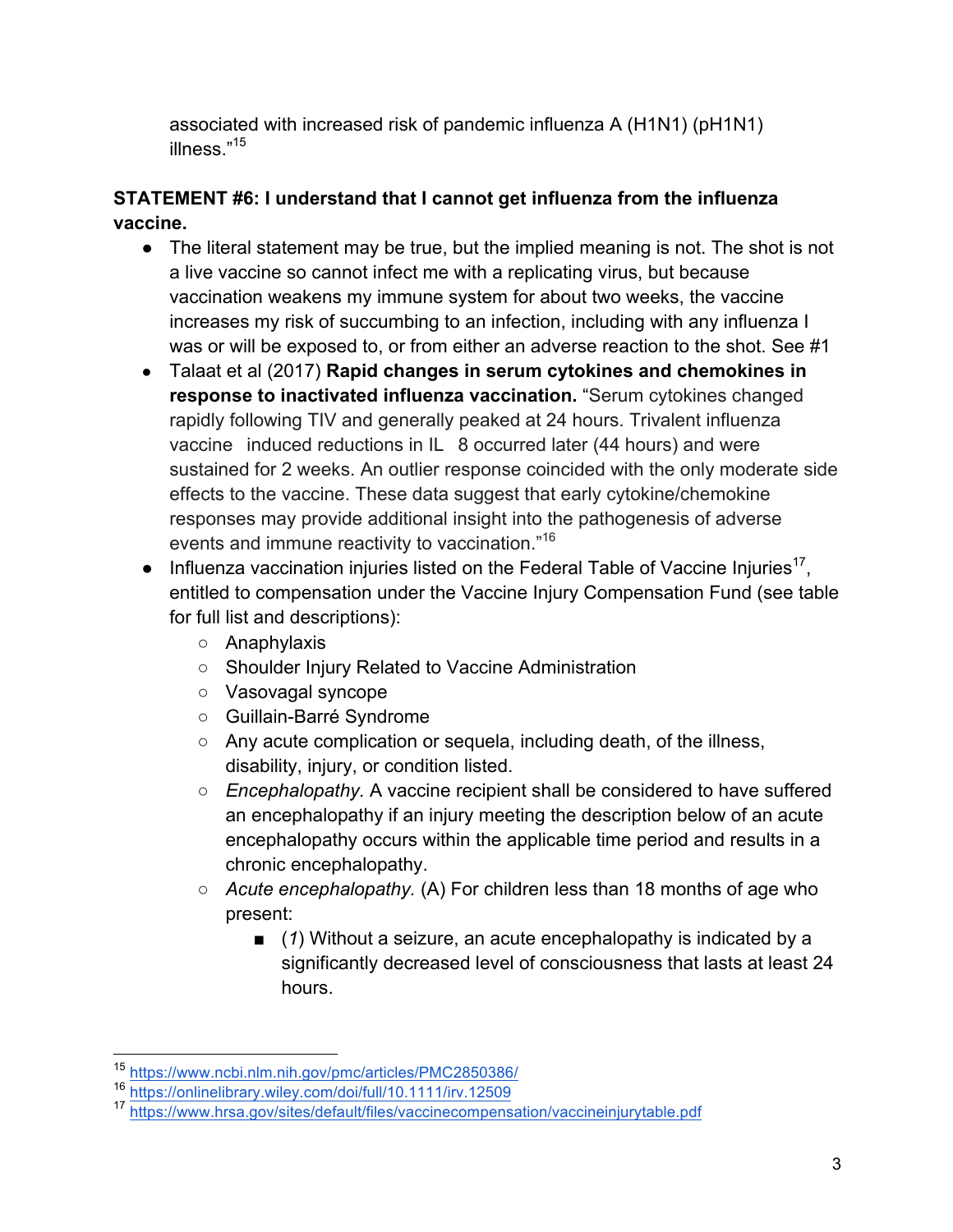- (2) Following a seizure, an acute encephalopathy is demonstrated by a significantly decreased level of consciousness that lasts at least 24 hours and cannot be attributed to a postictal state—from a seizure or a medication.
- For adults and children 18 months of age or older, an acute encephalopathy is one that persists at least 24 hours and is characterized by at least two of the following:

Addendum to Vaccine Declination Forms

- (1) A significant change in mental status that is not medication related (such as a confusional state, delirium, or psychosis);
- (2) A significantly decreased level of consciousness which is independent of a seizure and cannot be attributed to the effects of medication; and
- (3) A seizure associated with loss of consciousness.Evidence of neurologic dysfunction consists of either:
- One of the following neurologic findings referable to the CNS: Focal cortical signs (such as aphasia, alexia, agraphia, cortical blindness); cranial nerve abnormalities; visual field defects; abnormal presence of primitive reflexes (such as Babinski's sign or sucking reflex); or cerebellar dysfunction (such as ataxia, dysmetria, or nystagmus); or
- $\circ$  An acute encephalopathy as set forth in paragraph (c)(2)(i) of this section.
- Evidence of an inflammatory process in the brain (central nervous system or CNS inflammation) must include cerebrospinal fluid (CSF) pleocytosis (>5 white blood cells (WBC)/mm3 in children >2 months of age and adults; >15 WBC/mm3 in children <2 months of age); or at least two of the following:
	- (*1*) Fever (temperature ≥ 100.4 degrees Fahrenheit);
	- (2) Electroencephalogram findings consistent with encephalitis, such as diffuse or multifocal
	- nonspecific background slowing and periodic discharges; or
	- (3) Neuroimaging findings consistent with encephalitis, which include, but are not limited to brain/spine magnetic resonance imaging (MRI) displaying diffuse or multifocal areas of hyperintense signal on T2-weighted, diffusion-weighted image, or fluidattenuation inversion recovery sequences.
- The Vaccine Adverse Event Reporting System captures just 1% of all adverse reactions according to a Harvard-Pilgrim study.<sup>18</sup> As of October 2018, there have been 153,742 influenza adverse reactions reported to VAERS. Cases heard in

 <sup>18</sup> https://healthit.ahrq.gov/sites/default/files/docs/publication/r18hs017045-lazarus-final-report-2011.pdf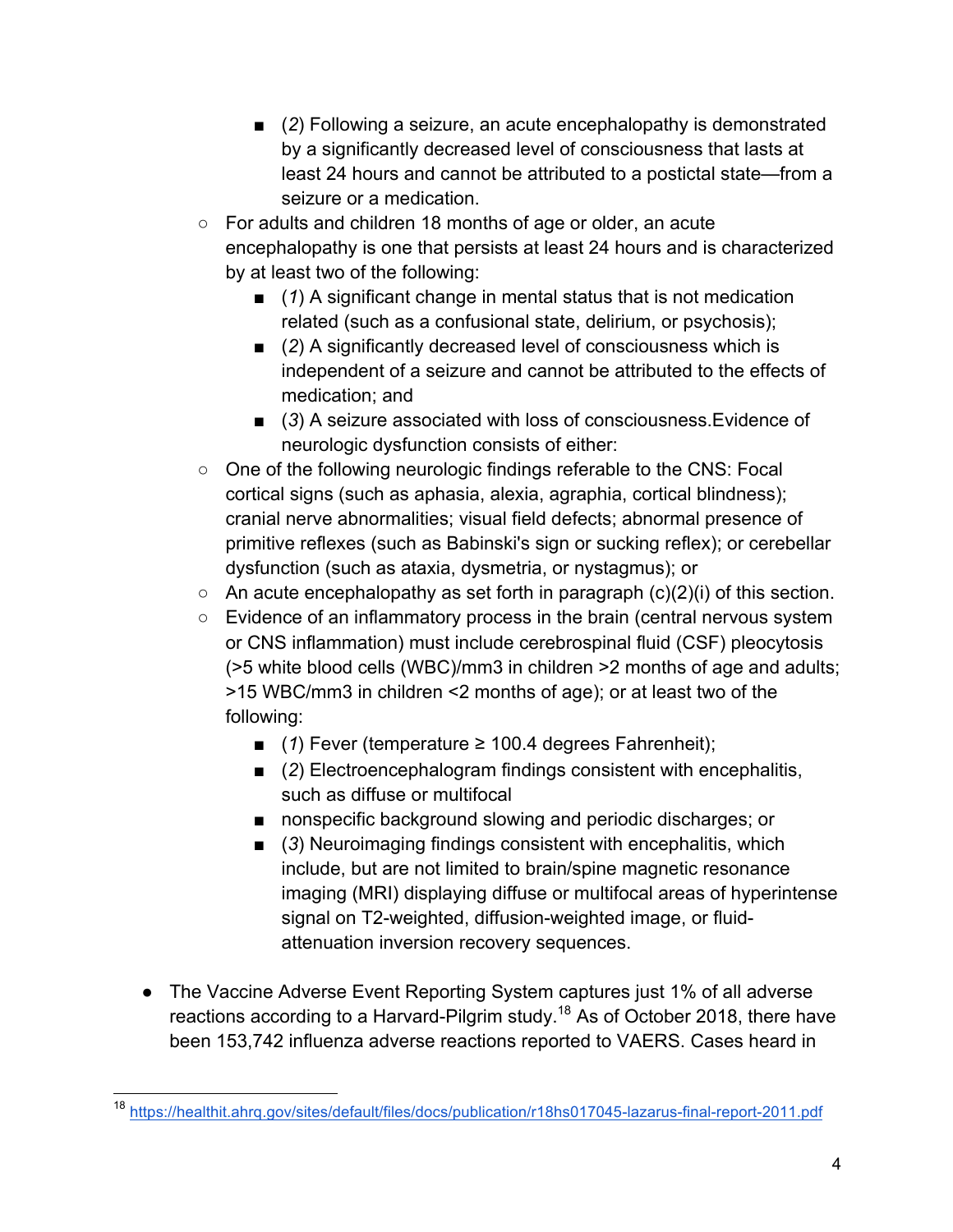the U.S. Court of Federal Claims Opinions can be found here: https://www.uscfc.uscourts.gov/opinion-search.

#### **STATEMENT #7: The consequences of my refusing to be vaccinated could have life-threatening consequences to my health and the health of those with whom I have contact, including all patients and my community.**

Addendum to Vaccine Declination Forms

- De Serres et al (2017) "RESULTS: In attributing patient benefit to increased HCW influenza vaccine coverage, each cRCT was found to violate the basic mathematical principle of dilution by reporting greater percentage reductions with less influenza-specific patient outcomes (i.e., all-cause mortality > ILI > laboratory-confirmed influenza) and/or patient mortality reductions exceeding even favourably-derived predicted values by at least 6- to 15-fold. If extrapolated to all LTCF and hospital staff in the United States, the prior cRCT-claimed NNV of 8 would implausibly mean >200,000 and >675,000 patient deaths, respectively, could be prevented annually by HCW influenza vaccination, inconceivably exceeding total US population mortality estimates due to seasonal influenza each year, or during the 1918 pandemic, respectively. More realistic recalibration based on actual patient data instead shows that at least 6000 to 32,000 hospital workers would need to be vaccinated before a single patient death could potentially be averted. CONCLUSIONS: The four cRCTs underpinning policies of enforced HCW influenza vaccination attribute implausibly large reductions in patient risk to HCW vaccination, casting serious doubts on their validity. The impression that unvaccinated HCWs place their patients at great influenza peril is exaggerated. Instead, the HCW-attributable risk and vaccine-preventable fraction both remain unknown and the NNV to achieve patient benefit still requires better understanding."<sup>19</sup>
- Ohmit et al (2013) "We found no evidence of vaccine effectiveness in preventing within-household transmission once influenza was introduced."<sup>20</sup>
- $\bullet$  Also see #2 and #3

#### **On Masking: "Unreasonable and Illogical"**

September 7, 2018 "The Ontario Nurses' Association (ONA) has won a second decision on the controversial vaccinate or mask (VOM) policy, striking down the policy in effect at St. Michael's Hospital and several other hospitals that form the Toronto Academic Health Science Network (TAHSN). These policies force nurses and other health-care workers to wear an unfitted surgical mask for the entirety of their shift if they choose not to receive the influenza vaccine. . . .

 <sup>19</sup> https://www.ncbi.nlm.nih.gov/pubmed/28129360

<sup>20</sup> https://academic.oup.com/cid/article/56/10/1363/404283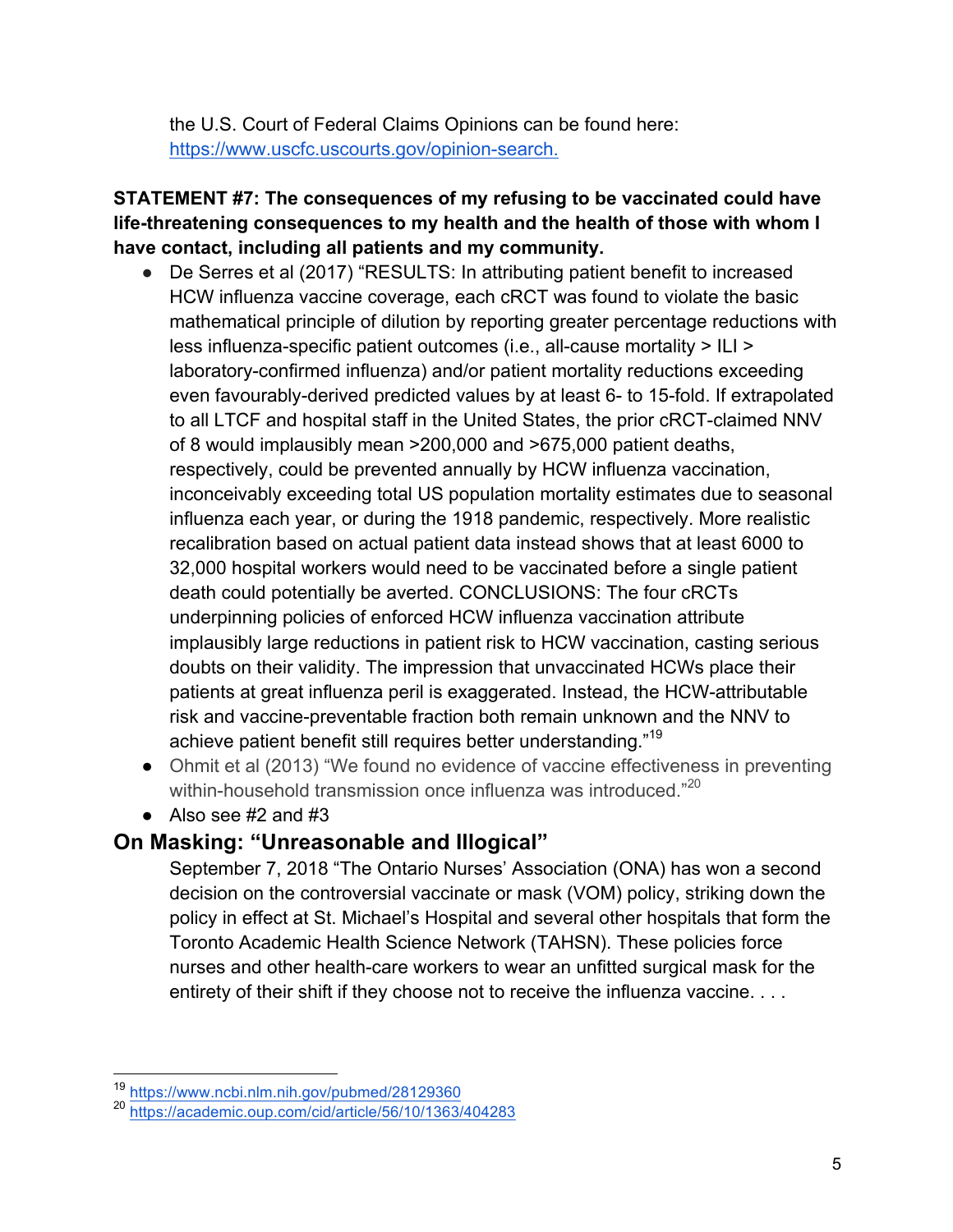. . .ONA's well-regarded expert witnesses, including Toronto infection control expert Dr. Michael Gardam, Quebec epidemiologist Dr. Gaston De Serres, and Dr. Lisa Brosseau, an American expert on masks, testified that there was insufficient evidence to support the St. Michael's policy and no evidence that forcing healthy nurses to wear masks during the influenza season did anything to prevent transmission of influenza in hospitals. They further testified that nurses who have no symptoms are unlikely to be a real source of transmission and that it was not logical to force healthy unvaccinated nurses to mask. Arbitrator Kaplan accepted this expert evidence. In contrast, he noted the only fair words to describe the hospital's evidence in support of masking are "insufficient, inadequate and completely unpersuasive."<sup>21</sup>

Addendum to Vaccine Declination Forms

## **Finally, I ask my employer to examine their approach to treating influenza. Current treatment protocols for influenza are increasing severity, duration, and fatalities.**

- **The effect on mortality of antipyretics in the treatment of influenza infection: systematic review and meta-analyis** "In conclusion, this systematic review and meta-analysis has shown an increased mortality rate in animals treated with antipyretics during infection with influenza A or B, with no informative randomized placebo-controlled trials in humans. We propose that randomized placebo-controlled trials of antipyretic use in pandemic and seasonal influenza in humans are urgently needed in order to establish appropriate evidence-based management quidelines."<sup>22</sup>
- **Randomized controlled trial of the effect of regular paracetamol on influenza infection.** *"Regular paracetamol had no effect on viral shedding, temperature or clinical symptoms in patients with PCR confirmed influenza. There remains an insufficient evidence base for paracetamol use in influenza infection."*<sup>23</sup>
- **Effect of Antipyretic Therapy on the Duration of Illness in Experimental Influenza A,** *Shigella sonnei***, and** *Rickettsia rickettsii***Infections.** "There was a striking correlation between antipyretic therapy and duration of illness in subjects infected with influenza A and *S. sonnei*, but not *R. rickettsii*."<sup>24</sup>
- Dr David Tovey, Editor-in-Chief of *The Cochrane Library*, commenting on the release of the updated Cochrane Review<sup>25</sup> on neuraminidase inhibitors [Tamiflu], said: "We now have the most robust, comprehensive review on neuraminidase

 <sup>21</sup> https://www.ona.org/news-posts/ona-wins-vaccinate-or-mask-flu-policy/

<sup>22</sup> https://www.ncbi.nlm.nih.gov/pmc/articles/PMC2951171/

<sup>23</sup> https://www.ncbi.nlm.nih.gov/pmc/articles/PMC4738455/

<sup>24</sup> https://onlinelibrary.wiley.com/doi/abs/10.1592/phco.20.19.1417.34865

<sup>25</sup> https://www.cochranelibrary.com/cdsr/doi/10.1002/14651858.CD008965.pub4/abstract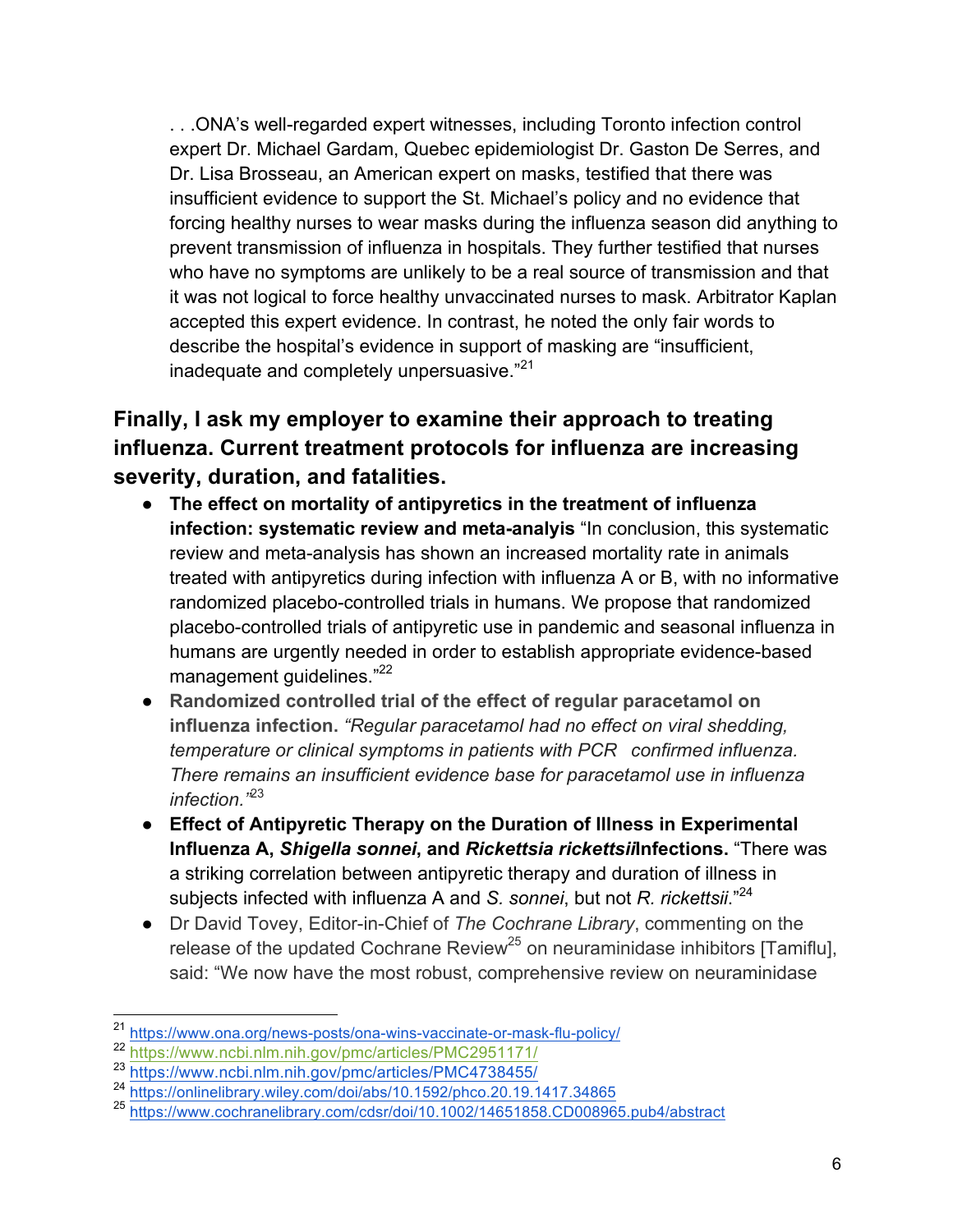inhibitors that exists. Initially thought to reduce hospitalisations and serious complications from influenza, the review highlights that [NIs are] not proven to do this, and it also seems to lead to harmful effects that were not fully reported in the original publications. This shows the importance of ensuring that trial data are transparent and accessible."26

Addendum to Vaccine Declination Forms

 <sup>26</sup> https://www.cochrane.org/news/tamiflu-and-relenza-getting-full-evidence-picture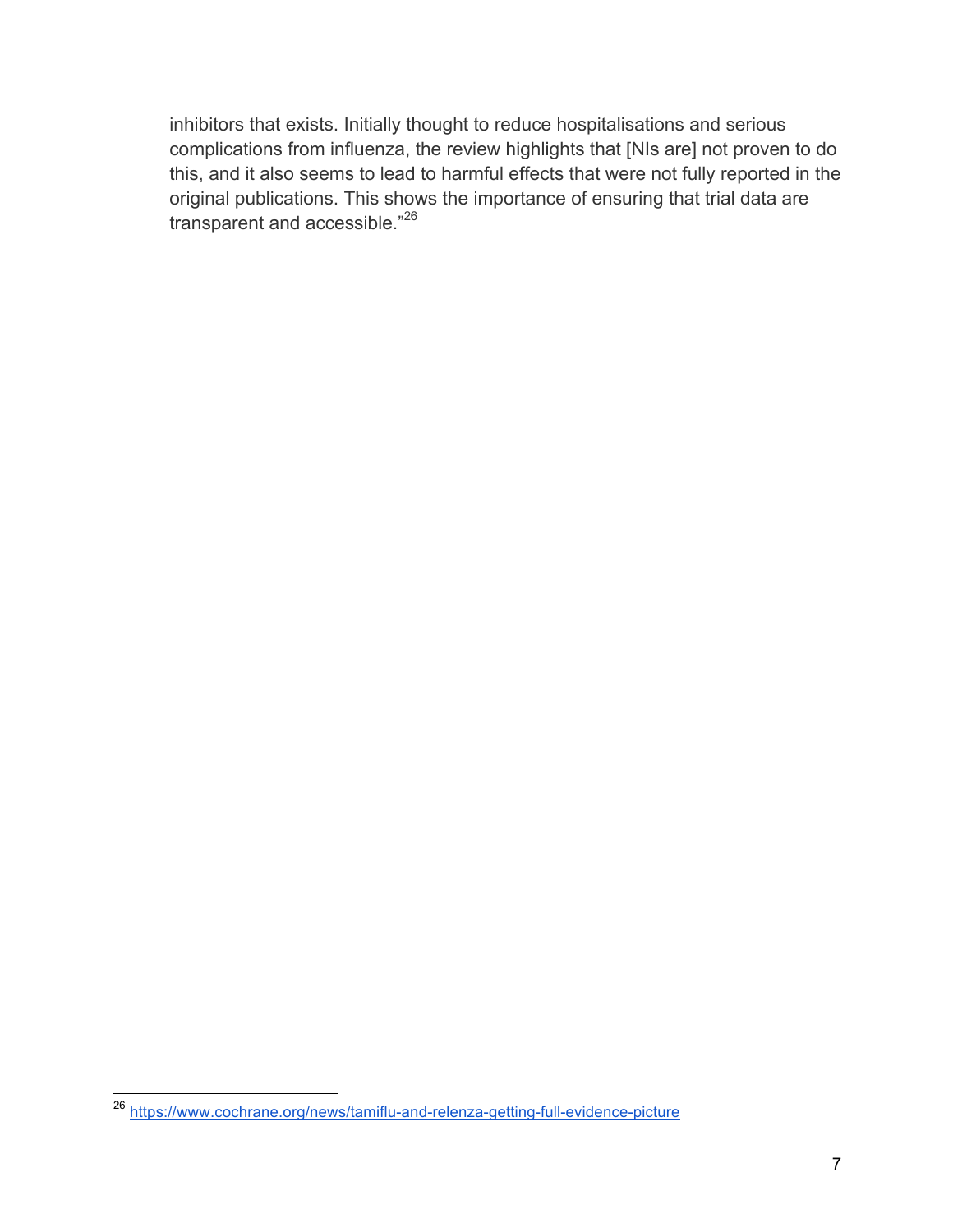#### REFERENCES

Bridges CB, Thompson WW, Meltzer MI, et al. Effectiveness and Cost-Benefit of Influenza Vaccination of Healthy Working AdultsA Randomized Controlled Trial. *JAMA.* 2000;284(13):1655–1663. doi:10.1001/jama.284.13.1655

Addendum to Vaccine Declination Forms

Cowling BJ, Fang VJ, Nishiura H, et al. Increased Risk of Noninfluenza Respiratory Virus Infections Associated With Receipt of Inactivated Influenza Vaccine. *Clinical Infectious Diseases: An Official Publication of the Infectious Diseases Society of America*. 2012;54(12):1778-1783. doi:10.1093/cid/cis307.

Cox, R. J., Brokstad, K. A. and Ogra, P. (2004), Influenza Virus: Immunity and Vaccination Strategies. Comparison of the Immune Response to Inactivated and Live, Attenuated Influenza Vaccines. Scandinavian Journal of Immunology, 59: 1-15. doi:10.1111/j.0300- 9475.2004.01382.x

Dierig A, Heron LG, Lambert SB, et al. Epidemiology of respiratory viral infections in children enrolled in a study of influenza vaccine effectiveness. *Influenza and Other Respiratory Viruses*. 2014;8(3):293-301. doi:10.1111/irv.12229.

De Serres G, Skowronski DM, Ward BJ, et al. Influenza Vaccination of Healthcare Workers: Critical Analysis of the Evidence for Patient Benefit Underpinning Policies of Enforcement. Manzoli L, ed. *PLoS ONE*. 2017;12(1):e0163586. doi:10.1371/journal.pone.0163586.

el-Radhi AS, Rostila T, Vesikari T. Association of high fever and short bacterial excretion after salmonellosis. *Archives of Disease in Childhood* 1992;**67:**531-532.

Eyers S, Weatherall M, Shirtcliffe P, Perrin K, Beasley R. The effect on mortality of antipyretics in the treatment of influenza infection: systematic review and meta-analyis. *Journal of the Royal Society of Medicine*. 2010;103(10):403-411. doi:10.1258/jrsm.2010.090441.

McLean HQ, Thompson MG, Sundaram ME, et al. Impact of Repeated Vaccination on Vaccine Effectiveness Against Influenza A(H3N2) and B During 8 Seasons. *Clinical Infectious Diseases: An Official Publication of the Infectious Diseases Society of America*. 2014;59(10):1375-1385. doi:10.1093/cid/ciu680.

Ohmit, Suzanne E., Joshua G. Petrie, Ryan E. Malosh, Benjamin J. Cowling, Mark G. Thompson, David K. Shay, Arnold S. Monto; Influenza Vaccine Effectiveness in the Community and the Household, *Clinical Infectious Diseases*, Volume 56, Issue 10, 15 May 2013, Pages 1363–1369, https://doi.org/10.1093/cid/cit060

Plaisance, K. I., Kudaravalli, S. , Wasserman, S. S., Levine, M. M. and Mackowiak, P. A. (2000), Effect of Antipyretic Therapy on the Duration of Illness in Experimental Influenza A, *Shigella*